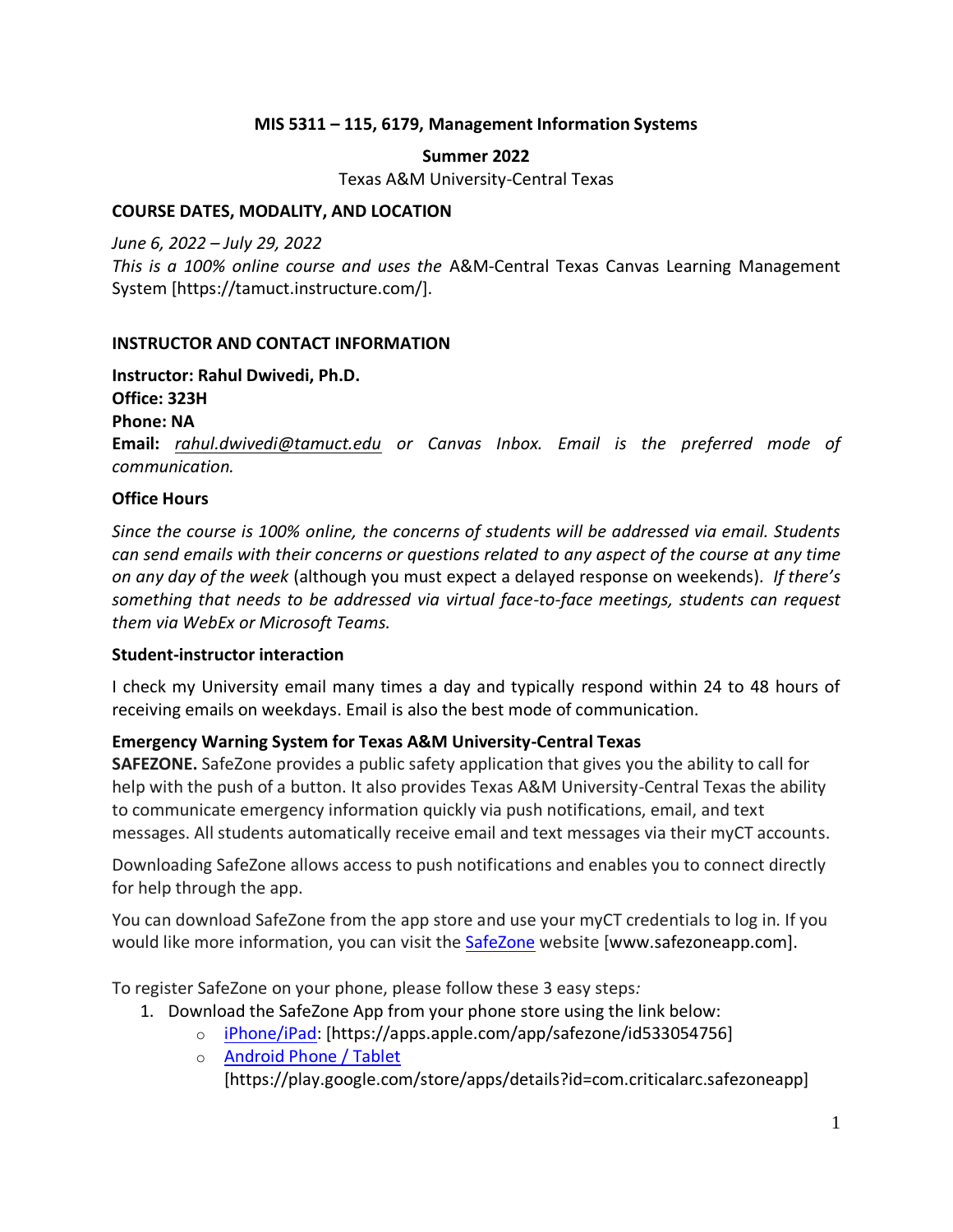- 2. Launch the app and enter your myCT email address (e.g.  ${name}$ ) $\emptyset$ tamuct.edu)
- 3. Complete your profile and accept the terms of service

### **COURSE INFORMATION**

#### **Course Overview and description**

Study the management and use of information and technology as a resource to create competitive organizations, manage global operations, provide useful products and quality services. Examine intellectual property, privacy, organizational and societal impact, legal issues, ethics, security issues, decision making, strategic information systems, and organizational support systems.

### **Course Objective or Goal Student Learning Outcomes**

Successful completion of this course should enable student to:

- Demonstrate knowledge of the key terms, concepts and various technology architectures on which information systems are built.
- Explain how businesses can leverage information technology for developing and maintaining competitive advantage.
- Distinguish different types of information systems and evaluate the role played by these systems in serving the various levels of management groups in a business.
- Evaluate the management and organizational issues, opportunities, and challenges raised by information technology
- Analyze the critical ethical, social and political issues in information systems.
- Discuss the trends in hardware and software that challenge IT infrastructure and management.
- Demonstrate knowledge of database design and management
- Examine the impact of telecommunications, Internet and wireless technologies in business networking, including digital markets.
- Identify the threats to enterprise information security and describe the important techniques, tools and technologies used for managing information resources and security successfully.
- Demonstrate knowledge of emerging technologies and approaches such as Cloud Computing, Green IT, RFID, Open source software, Customer Relationship Management, Supply Chain Management, Enterprise Resource Planning Systems, Business Process Management, Knowledge Management, Business Intelligence etc., and their potential application in organizations.
- Discuss strategic use of information technology in businesses to support end-user applications, enterprise operations, e-Commerce, and the activities of managers and management decision making.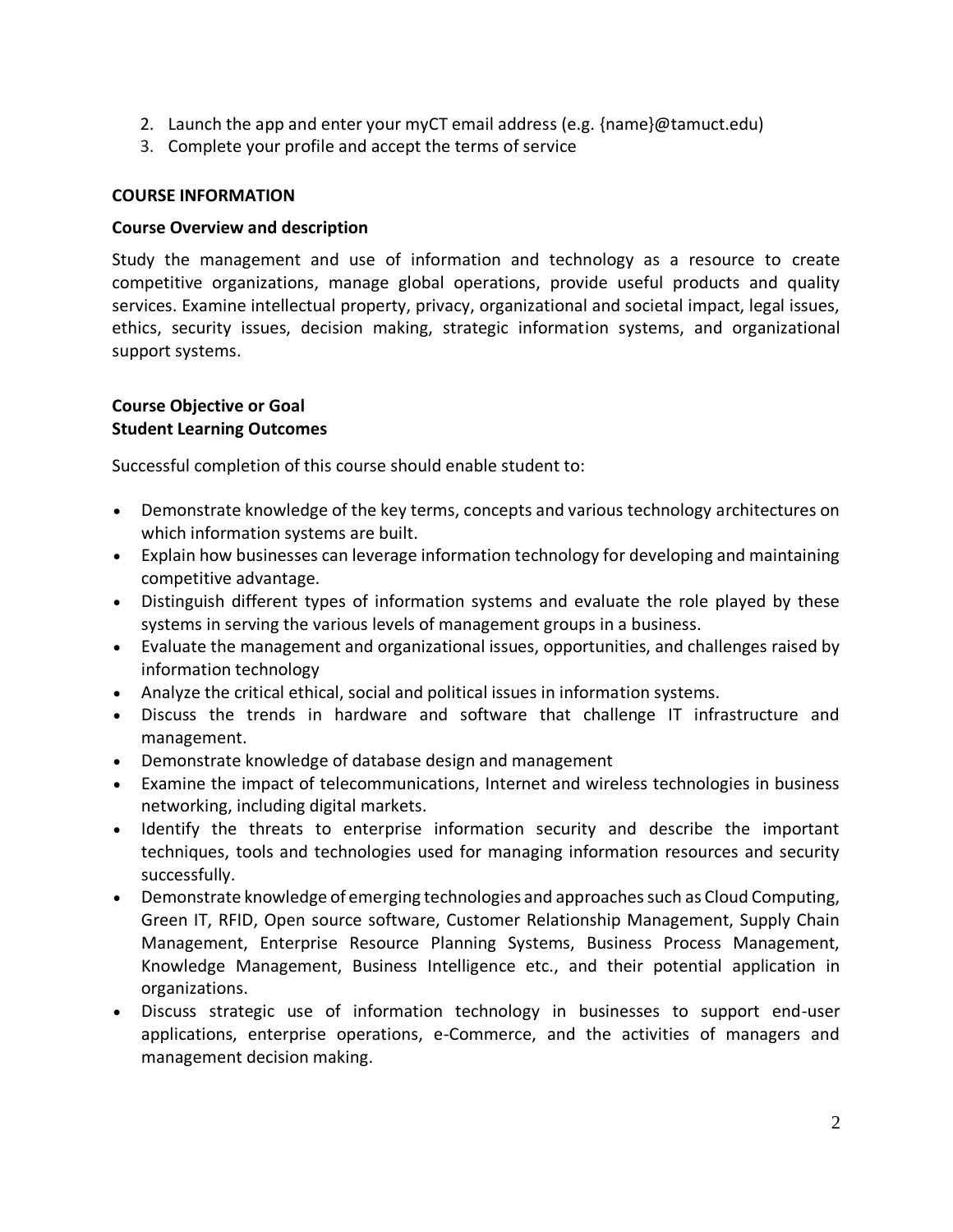- Explain the role of knowledge management and knowledge management programs in business. Identify and evaluate the causes of information systems success and failure.
- Assess the benefits of project management in developing information systems.
- Analyze real-world scenarios and case studies of information technology-enabled organizational productivity and change.

## **Competency Goals Statements (certification or standards) None**

### **Required Reading and Textbook(s)**

Management Information Systems: Managing the Digital Firm, 15th or 16th USA edition, Laudon & Laudon, Saddle River, NJ: Prentice-Hall (regular paperback or loose-leaf or hardcover). **There is no difference between the two editions except for the case studies.** Please refrain from using the cheaper global edition as material and case studies might differ from the USA edition of the textbook.

**Note:** A student of this institution is not under any obligation to purchase a textbook from a university-affiliated bookstore. The same textbook may also be available from an independent retailer, including an online retailer.

**Reading Assignments:** All assigned chapters will be used for class and/or canvas discussions.

**Supplementary Material:** The course textbook may be supplemented with other materials that may include research articles, case studies, industry articles, videos including TED talks, PowerPoint presentations, etc. Students must know how to search for and download research papers from the Web (more specifically from Google scholar [https://scholar.google.com/\)](https://scholar.google.com/) and from the University library [\(https://tamuct.libguides.com/index\)](https://tamuct.libguides.com/index).

### **COURSE REQUIREMENTS**

**Quizzes:** There will be seven quizzes. Each quiz is worth 10 points and covers 2 chapters each. The quizzes will start starting from week 2 of the course and will continue till the last week or week 8 of the course. For example, the first quiz covers chapters 1 and 2, the second quiz covers chapters 3 and 4, and so on. All the quizzes will be online via Canvas and timed. The quizzes will be open book / open notes. Multiple attempts are not allowed for any of the quizzes. The quizzes will have multiple-choice questions including true/false. These quizzes will be available for 60 hours starting from Monday noon and available till Wednesday midnight. Students must finish the quiz in a single session. For example, the first quiz will be based on chapters 1 and 2; will be available between 12 noon on Monday, June 13<sup>th</sup>, and 11:59 pm on Wednesday, June 15<sup>th</sup>; and once you start the quiz you will get 30 or 60 minutes (exact duration might differ, more on this will be announced later) to attempt it. For the quizzes, you may be required to know not only the material from the textbook chapters but also material from the class lectures such as PowerPoint slides and any supplementary/additional material provided.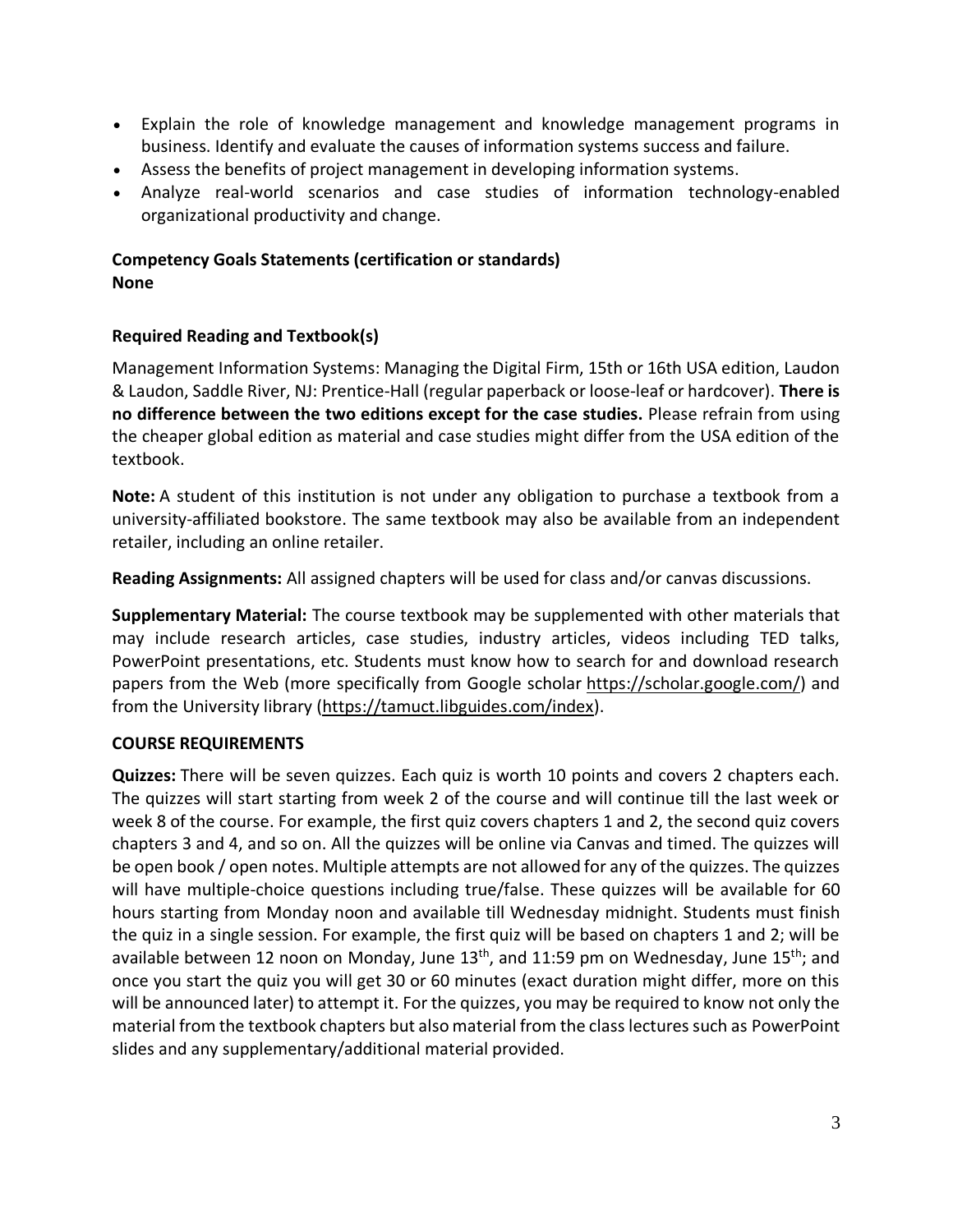**Semester long individual research paper (more details to follow):** Each student is required to write a paper on a topic from the course or contemporary information systems trend that interests him/her. A tentative list of topics will be provided during the second week. You may choose a topic from the tentative list of topics provided or may choose one of your own. This paper must be 12 to 15 pages in length (not more than 20 pages, double-spaced APA format, and 12-point Times New Roman font) excluding bibliography, table of contents, graphics, tabular or illustrative material. References should include current sources and must conform to APA style 6 or 7 (you may refer to [https://owl.purdue.edu/owl/research\\_and\\_citation/apa\\_style/apa\\_formatting\\_and\\_style\\_guid](https://owl.purdue.edu/owl/research_and_citation/apa_style/apa_formatting_and_style_guide/general_format.html) e/general format.html for details). You may want to use Microsoft Word plugin for freely available citation and bibliography generation software such as Mendeley https://www.mendeley.com/?interaction\_required=true or Zotero https://www.zotero.org/. You may also use the citation tool that comes with Microsoft Word. The paper is expected to meet graduate-level standards. You should research at least 10 external references such as academic journal /conference papers, trade journals, short videos, and relevant websites for your paper. At least 6 of these references must be from peer-reviewed journals or conferences only. The use of Wikipedia or the class text as a reference will cause a serious loss of points. References must include the published journal conference name and information, NOT a URL where the paper was found. The individual research paper is worth **10 points**. Late submissions are not allowed for individual research papers. The strict deadline to submit the individual paper is the last day of the summer semester i.e., July 29<sup>th</sup>, 2022.

**Homework assignments based on case studies:** There will be two case study analyses as homework assignments. Each case study analysis is worth **5 points**. Students are required to analyze the case and answer questions (if any). The case study might be part of the textbook or may be assigned by the instructor. Students will get two weeks to work on the case study-based homework assignments. Homework turned in after the due date is considered late. **1 point will be deducted for each day the homework is late.** Hence, homework submitted on or after the 5<sup>th</sup> day of the due date will receive a score of zero.

**Case study writing and analysis:** There will be one project where each student will work to create a case study involving a real or hypothetical organization with an information-technology-related problem. The case will follow a problem-oriented method. In other words, the student should identify or come up with the major problems that exist within an organization (first part of your writeup) and suggest solutions to these problems (second part of your writeup). In your case study report, you should identify the problems, suggest solutions to these major problems recommend the best solution, and explain how this solution be implemented. For this project, you can choose a company where you work or are familiar with or a Fortune 500 company. This project is worth 10 points (5 points for case study writing and 5 points for analyzing the case).

The case study analysis and writing must be 15 to 20 pages in length (not more than 30 pages, APA 6 or 7 formats, and 12-point Times New Roman font with 1-inch margins) excluding bibliography, table of contents, graphics, tabular or illustrative material. Projects turned in after the due date are considered late. **2 points are deducted for each day the project is late.** Special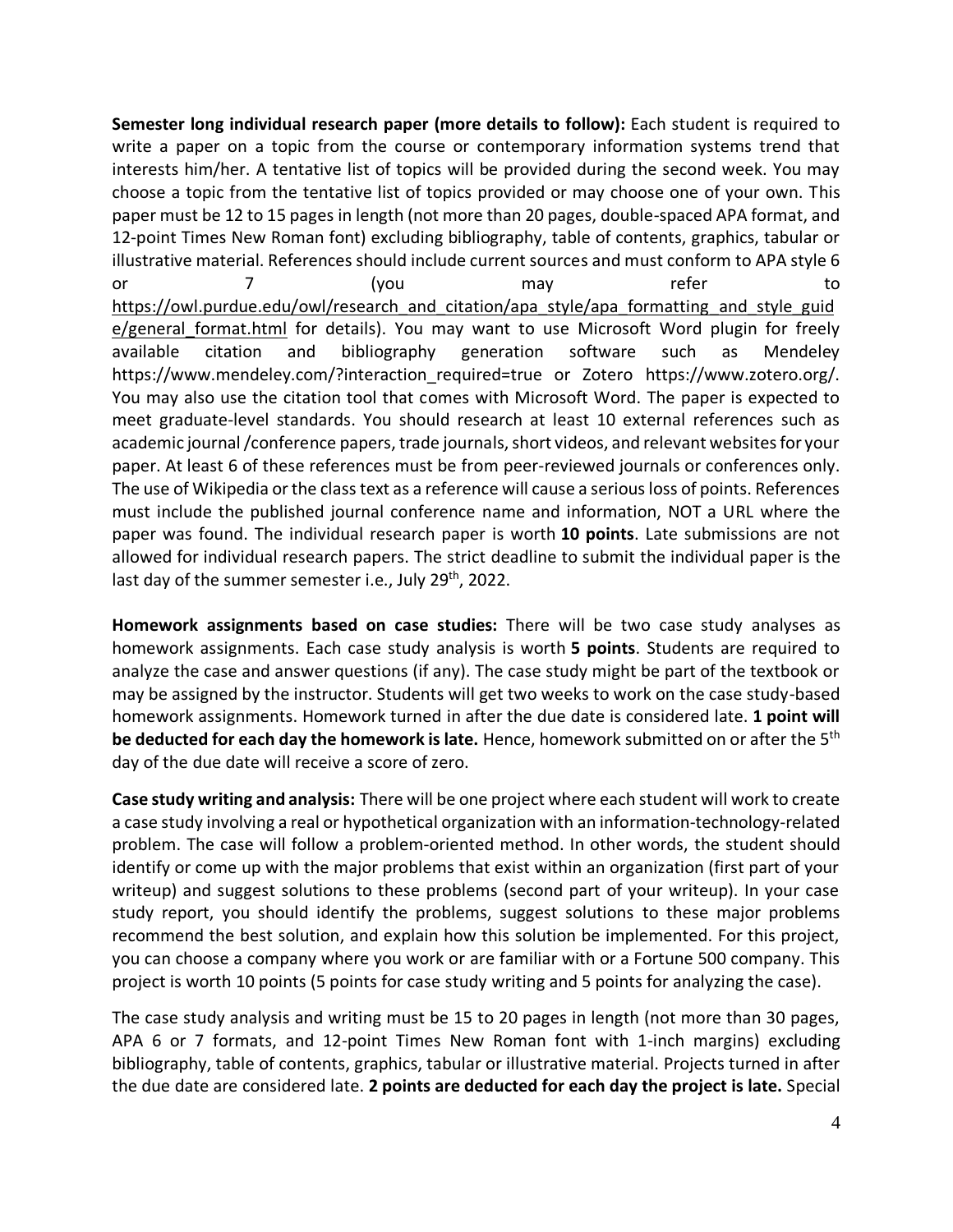circumstances need to be discussed with the instructor ahead of time when possible. The due date for this exercise is July 25<sup>th</sup>, 2022.

| <b>Item</b>           | Quantity | <b>Points</b> | <b>Total/Percent</b> |
|-----------------------|----------|---------------|----------------------|
| Quizzes               |          | 10            | 70                   |
| Individual Research   |          | 10            | 10                   |
| Paper                 |          |               |                      |
| Individual case study |          | 10            | 10                   |
| Homework's based      |          |               | 10                   |
| on case studies       |          |               |                      |
| <b>TOTAL</b>          |          |               | 100                  |

## **Grading Criteria Rubric and Conversion**

Exams, quizzes, assignments, and individual term project will receive a numeric score (0-100) each. These scores will be converted to points and totaled to ultimately be converted to letter grade of A, B, C, D, or F as shown in the example below:

| <b>Item</b>                                   | <b>Percent earned by</b><br>student | <b>Maximum points</b> | Points / percent to<br>be added to the final<br>grade |
|-----------------------------------------------|-------------------------------------|-----------------------|-------------------------------------------------------|
| Mini exam 1/quiz 1                            | 80%                                 | 10                    | 8                                                     |
| Mini exam 2/quiz 2                            | 70%                                 | 10                    | 7                                                     |
| Mini exam 3/quiz 3                            | 60%                                 | 10                    | 6                                                     |
| Mini exam 4/quiz 4                            | 95%                                 | 10                    | 9.5                                                   |
| Mini exam 5/quiz 5                            | 90%                                 | 10                    | 9                                                     |
| Mini exam 6/quiz 6                            | 60%                                 | 10                    | 6                                                     |
| Mini exam 7/quiz 7                            | 88%                                 | 10                    | 8.8                                                   |
| <b>Individual paper</b>                       | 75%                                 | 10                    | 7.5                                                   |
| Individual case study<br>writing and analysis | 92%                                 | 10                    | 9.2                                                   |
| <b>Homework 1</b>                             | 76%                                 | 5                     | 3.8                                                   |
| <b>Homework 2</b>                             | 82%                                 | 5                     | 4.1                                                   |
| <b>TOTAL</b>                                  |                                     | 100                   | 78.9                                                  |

 $89.5 - 100 = A$ 

 $79.5 - 89.49999 = B$ 

 $69.5 - 79.49999 = C$ 

 $59.5 - 69.49999 = D$ 

Below  $59.5 = F$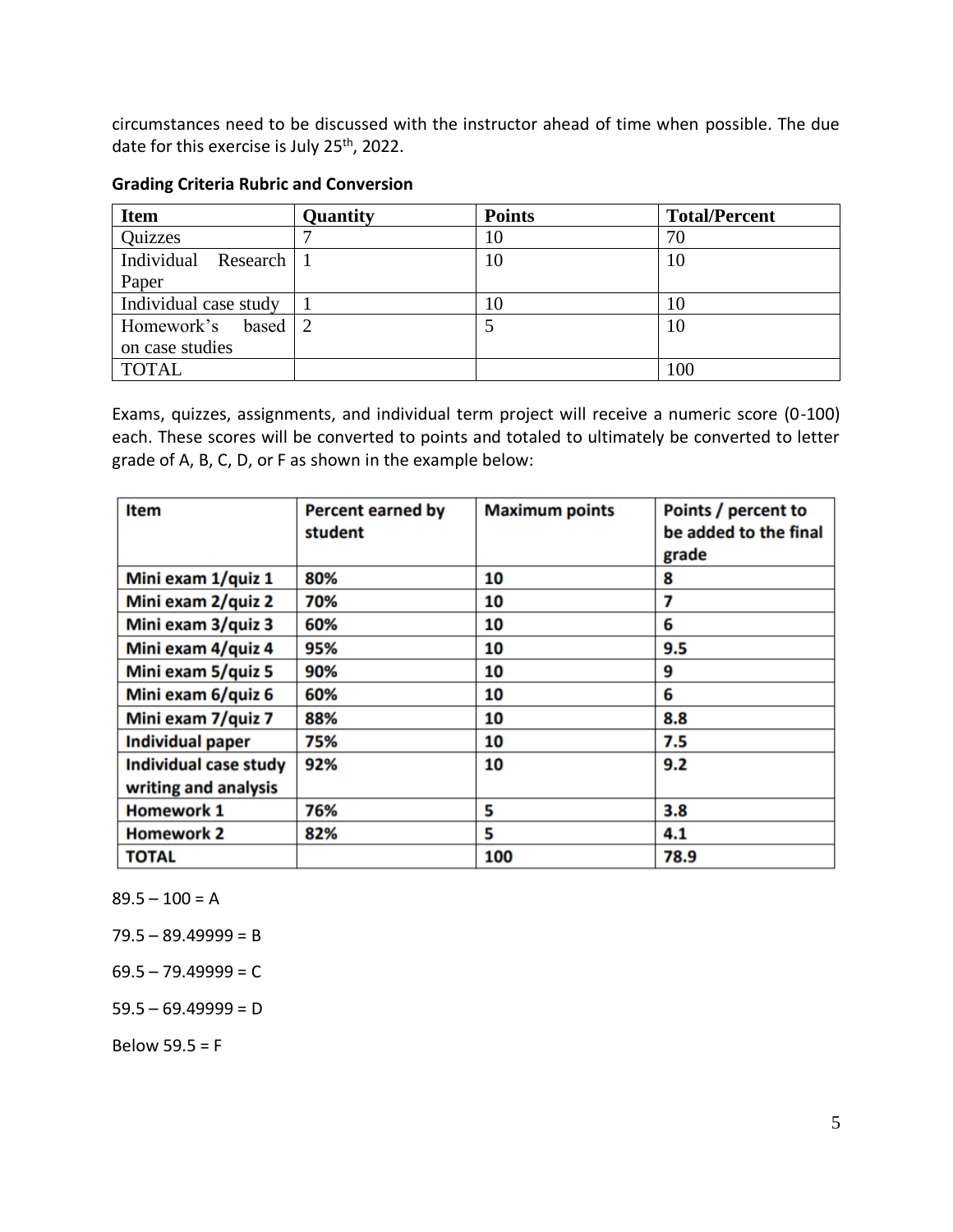## *Note: Grades will not be curved (in the above example student with a final score of 78.9 will receive a letter grade of C not B).*

## **Posting of Grades**

The scores for the quizzes will be available as soon as the student submits the quiz on Canvas. In some cases, it may be possible that the score(s) for the quiz/quizzes may need to be rescaled before adding to the overall course grade.

All student grades will be posted on the Canvas Grade Book and students should monitor their grading status through this tool. Grades will be posted within one week after the availability date.

## **Grading Policies**

Refer to late policy for individual homework's and individual case study writing & analysis above. Late submits are not allowed for individual research paper.

*Plagiarism policy: Students are strongly advised not to copy and paste material from websites, study guides (such as Chegg, Course Hero, etc.), research articles, industry articles, blog posts or any other online resources. Students must rephrase and properly cite any of the material used in their submits. All your submitted writings will be checked using an automated plagiarism check software already built into Canvas available from the University. Following point deductions will apply to your submitted writings:*

- *More than 30% plagiarized – Not acceptable and students will not earn any points*
- *21% to 30% plagiarized – 70% points deducted with warning to be more careful with future submits*
- *11% to 20% plagiarized – 60% points deducted with warning to be more careful with future submits*
- *0% to 10% plagiarized – Acceptable with warning to be more careful during future submits*

**The above policy will be followed along with the standard University policy of Student academic conduct as briefly explained below.**

### **COURSE OUTLINE AND CALENDAR**

### **Complete Course Calendar**

| <b>Week</b>                                                  | <b>Dates</b>                             | <b>Chapters</b>                                          | Due at midnight | <b>Notes</b>                                                                       |
|--------------------------------------------------------------|------------------------------------------|----------------------------------------------------------|-----------------|------------------------------------------------------------------------------------|
| $\mathbf{1}$                                                 | June $6^{th}$ – June<br>10 <sup>th</sup> | Faculty<br>introduction,<br>syllabus,<br>chapters 1, and |                 | Video lectures on faculty<br>introduction, syllabus,<br>chapters 1 and 2 available |
| June $13th$ – Deadline to drop 8-week classes with no record |                                          |                                                          |                 |                                                                                    |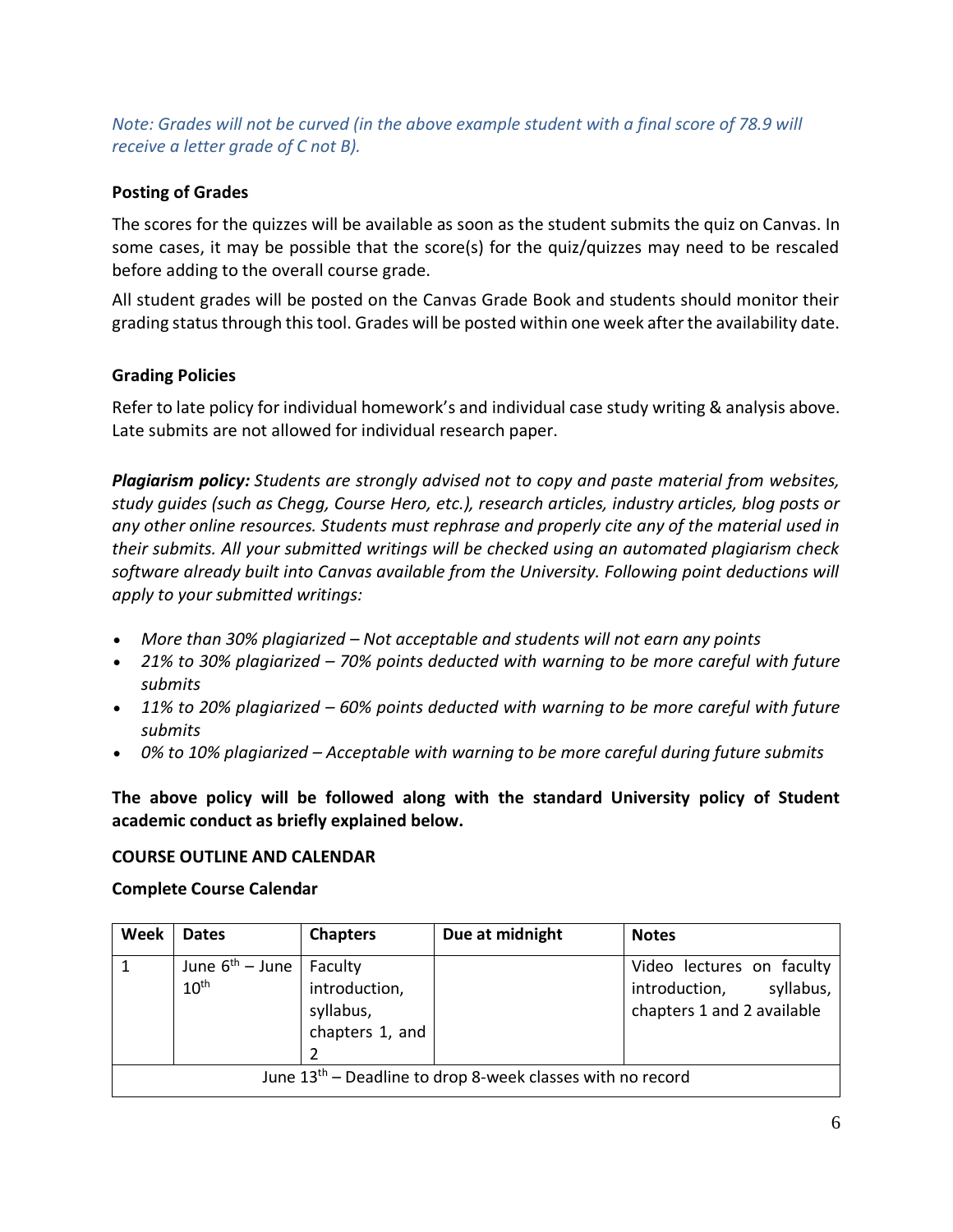| $\overline{2}$ | 13 <sup>th</sup><br>June     | Chapters 3 and | Quiz<br>based<br>$\mathbf{1}$                               | on   Video lectures on chapters |
|----------------|------------------------------|----------------|-------------------------------------------------------------|---------------------------------|
|                | June 17 <sup>th</sup>        | 4              | chapters<br>and<br>$\mathbf{1}$<br>$\overline{2}$           | 3 and 4 are available.          |
|                |                              |                | available on Monday at                                      | Homework 1 is available.        |
|                |                              |                | due<br>noon<br>on                                           |                                 |
|                |                              |                | Wednesday at midnight                                       |                                 |
| 3              | 20 <sup>th</sup><br>June     | Chapters 5 and | Quiz<br>based<br>$\overline{2}$<br>on                       | Video lectures on chapters      |
|                | June 24 <sup>th</sup>        | 6              | chapters<br>3 <sup>7</sup><br>and<br>$\overline{4}$         | 5 and 6 are available           |
|                |                              |                | available on Monday at                                      |                                 |
|                |                              |                | due<br>noon<br>on                                           |                                 |
|                |                              |                | Wednesday at midnight                                       |                                 |
| 4              | June $27th - July$           | Chapters 7 and | Quiz<br>$\mathbf{3}$<br>based<br>on                         | Video lectures on chapters      |
|                | 1 <sup>st</sup>              | 8              | chapters<br>5 <sub>1</sub><br>and<br>6                      | 7 and 8 are available.          |
|                |                              |                | available on Monday at                                      |                                 |
|                |                              |                | due<br>noon<br>on                                           |                                 |
|                |                              |                | Wednesday<br>at                                             |                                 |
|                |                              |                | midnight. Homework 1                                        |                                 |
|                |                              |                | is due.                                                     |                                 |
|                |                              |                | July 4 <sup>th</sup> : Independence Day (University Closed) |                                 |
| 5              | July $5^{th}$ – July         | Chapters 9 and | Quiz<br>4<br>based<br>on                                    | Video lectures on chapters      |
|                | 8 <sup>th</sup>              | 10             | and<br>chapters<br>8<br>$\overline{7}$                      | 9 and 10 are available.         |
|                |                              |                | available on Tuesday at                                     | Homework 2 is available.        |
|                |                              |                | noon due on Thursday                                        |                                 |
|                |                              |                | at midnight                                                 |                                 |
| 6              | July $11^{\text{th}}$ – July | Chapters<br>11 | Quiz<br>5<br>based<br>on                                    | Video lectures on chapters      |
|                | 15 <sup>th</sup>             | and $12$       | 10<br>chapters<br>9 and                                     | 11 and 12 are available.        |
|                |                              |                | available on Monday at                                      |                                 |
|                |                              |                | due<br>noon<br>on                                           |                                 |
|                |                              |                | Wednesday at midnight                                       |                                 |
| $\overline{7}$ | July $18^{\text{th}}$ – July | Chapters<br>13 | Quiz<br>6<br>based<br>on                                    | Video lectures on chapters      |
|                | 22 <sup>nd</sup>             | and 14         | 12<br>chapters 11 and                                       | 13 and 14 are available.        |
|                |                              |                | available on Monday at                                      |                                 |
|                |                              |                | due<br>noon<br>on                                           |                                 |
|                |                              |                | Wednesday mid-night.                                        |                                 |
|                |                              |                | Homework 2 is due.                                          |                                 |
| 8              | July $25^{th}$ – July        | Chapter 15     | Quiz<br>7 <sup>7</sup><br>based<br>on                       | Video lectures based on         |
|                | 29 <sup>th</sup>             |                | chapters 13 and<br>14                                       | chapter 15 are available.       |
|                |                              |                | available on Monday at                                      |                                 |
|                |                              |                | due<br>noon<br>on                                           |                                 |
|                |                              |                | Wednesday mid-night.                                        |                                 |
|                |                              |                | The case study is due on                                    |                                 |
|                |                              |                | July 25 <sup>th</sup> at midnight.                          |                                 |
|                |                              |                | Individual<br>research                                      |                                 |
|                |                              |                | paper due on July 29 <sup>th</sup>                          |                                 |
|                |                              |                | at midnight.                                                |                                 |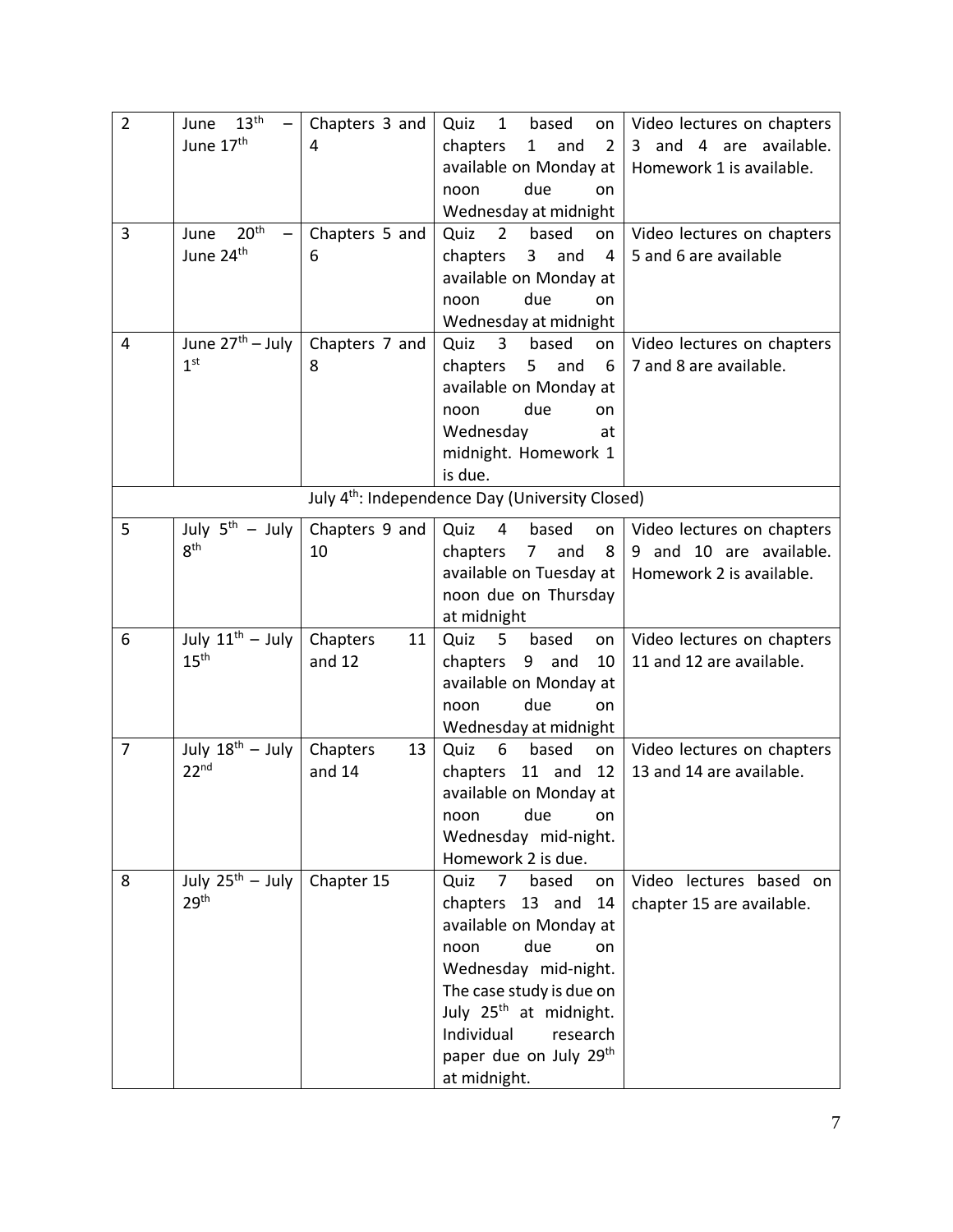### July 29<sup>th</sup>: Deadline to withdraw from the University for 8-week classes

#### **Important University Dates**

*Refer to important university dates from the current Academic Calendar available at the link: https://www.tamuct.edu/registrar/academic-calendar.html*

### **TECHNOLOGY REQUIREMENTS AND SUPPORT**

This course does not require the use of any special software except for the MS word to write and submit individual homework assignments. Students are also required to properly cite the references (in APA 6 or 7 formats) used in their submits. Hence, they may want to download and install any free citation software (such as EndNote, Mendeley, RefWorks, or Zotero) or may also use Microsoft's insert citation option under References.

#### **Technology Requirements**

This course will use the A&M-Central Texas Instructure Canvas learning management system. **We strongly recommend the latest versions of Chrome or Firefox browsers. Canvas no longer supports any version of Internet Explorer.**

Logon to A&M-Central Texas Canvas [https://tamuct.instructure.com/] or access Canvas through the TAMUCT Online link in myCT [https://tamuct.onecampus.com/]. You will log in through our Microsoft portal.

Username: Your MyCT email address. Password: Your MyCT password

#### **Canvas Support**

Use the Canvas Help link, located at the bottom of the left-hand menu, for issues with Canvas. You can select "Chat with Canvas Support," submit a support request through "Report a Problem," or call the Canvas support line: 1-844-757-0953.

For issues related to course content and requirements, contact your instructor.

### **Online Proctored Testing**

A&M-Central Texas uses Proctorio for online identity verification and proctored testing. This service is provided at no direct cost to students. If the course requires identity verification or proctored testing, the technology requirements are: Any computer meeting the minimum computing requirements, plus web camera, speaker, and microphone (or headset). Proctorio also requires the Chrome web browser with their custom plug in.

#### **Other Technology Support**

For log-in problems, students should contact Help Desk Central, 24 hours a day, 7 days a week

Email[: helpdesk@tamu.edu](mailto:helpdesk@tamu.edu) Phone: (254) 519-5466 [Web Chat:](http://hdc.tamu.edu/) [http://hdc.tamu.edu] *Please let the support technician know you are an A&M-Central Texas student.*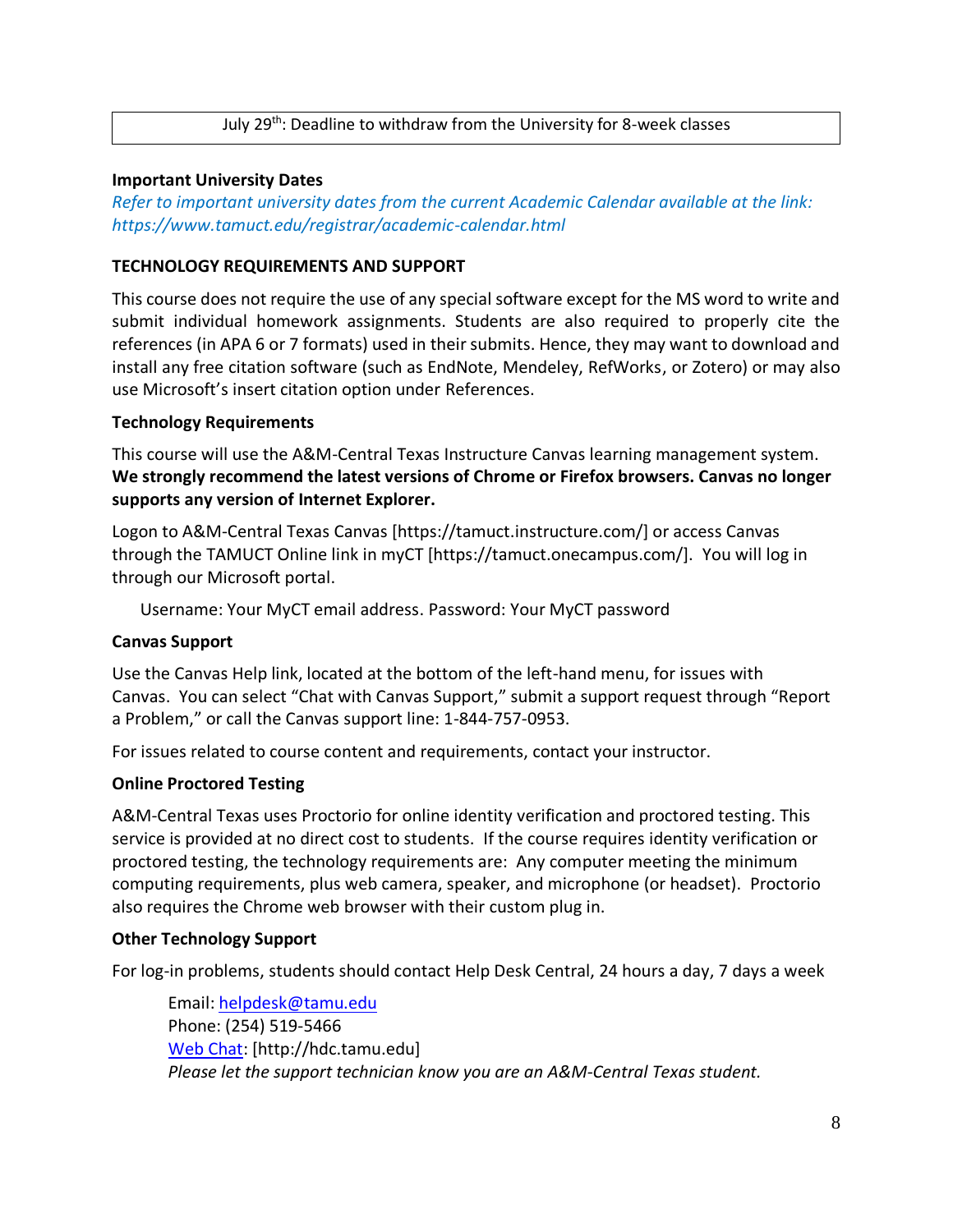## **UNIVERSITY RESOURCES, PROCEDURES, AND GUIDELINES**

## **Drop Policy**

If you discover that you need to drop this class, you must complete the [Drop Request](https://federation.ngwebsolutions.com/sp/startSSO.ping?PartnerIdpId=https://eis-prod.ec.tamuct.edu:443/samlsso&SpSessionAuthnAdapterId=tamuctDF&TargetResource=https%3a%2f%2fdynamicforms.ngwebsolutions.com%2fSubmit%2fStart%2f53b8369e-0502-4f36-be43-f02a4202f612) Dynamic Form through Warrior Web.

[https://federation.ngwebsolutions.com/sp/startSSO.ping?PartnerIdpId=https://eisprod.ec.tamuct.edu:443/samlsso&SpSessionAuthnAdapterId=tamuctDF&TargetResource=https%3a %2f%2fdynamicforms.ngwebsolutions.com%2fSubmit%2fStart%2f53b8369e-0502-4f36-be43 f02a4202f612].

Faculty cannot drop students; this is always the responsibility of the student. The Registrar's Office will provide a deadline on the Academic Calendar for which the form must be completed. Once you submit the completed form to the Registrar's Office, you must go into Warrior Web and confirm that you are no longer enrolled. If you still show as enrolled, FOLLOW-UP with the Registrar's Office immediately. You are to attend class until the procedure is complete to avoid penalty for absence. Should you miss the drop deadline or fail to follow the procedure, you will receive an F in the course, which may affect your financial aid and/or VA educational benefits.

## **Academic Integrity**

Texas A&M University-Central Texas values the integrity of the academic enterprise and strives for the highest standards of academic conduct. A&M-Central Texas expects its students, faculty, and staff to support the adherence to high standards of personal and scholarly conduct to preserve the honor and integrity of the creative community. Any deviation by students from this expectation may result in a failing grade for the assignment and potentially a failing grade for the course. All academic misconduct concerns will be referred to the Office of Student Conduct. When in doubt on collaboration, citation, or any issue, please contact your instructor before taking a course of action.

For more [information](https://nam04.safelinks.protection.outlook.com/?url=https%3A%2F%2Fwww.tamuct.edu%2Fstudent-affairs%2Fstudent-conduct.html&data=04%7C01%7Clisa.bunkowski%40tamuct.edu%7Ccfb6e486f24745f53e1a08d910055cb2%7C9eed4e3000f744849ff193ad8005acec%7C0%7C0%7C637558437485252160%7CUnknown%7CTWFpbGZsb3d8eyJWIjoiMC4wLjAwMDAiLCJQIjoiV2luMzIiLCJBTiI6Ik1haWwiLCJXVCI6Mn0%3D%7C1000&sdata=yjftDEVHvLX%2FhM%2FcFU0B99krV1RgEWR%2BJ%2BhvtoR6TYk%3D&reserved=0) regarding the Student Conduct process, [https://www.tamuct.edu/student-affairs/student-conduct.html].

If you know of potential honor violations by other students, you may [submit](https://nam04.safelinks.protection.outlook.com/?url=https%3A%2F%2Fcm.maxient.com%2Freportingform.php%3FTAMUCentralTexas%26layout_id%3D0&data=04%7C01%7Clisa.bunkowski%40tamuct.edu%7Ccfb6e486f24745f53e1a08d910055cb2%7C9eed4e3000f744849ff193ad8005acec%7C0%7C0%7C637558437485262157%7CUnknown%7CTWFpbGZsb3d8eyJWIjoiMC4wLjAwMDAiLCJQIjoiV2luMzIiLCJBTiI6Ik1haWwiLCJXVCI6Mn0%3D%7C1000&sdata=CXGkOa6uPDPX1IMZ87z3aZDq2n91xfHKu4MMS43Ejjk%3D&reserved=0) a report, [https://cm.maxient.com/reportingform.php?TAMUCentralTexas&layout\_id=0].

## **Academic Accommodations**

At Texas A&M University-Central Texas, we value an inclusive learning environment where every student has an equal chance to succeed and has the right to a barrier-free education. The Warrior Center for Student Success, Equity and Inclusion is responsible for ensuring that students with a disability receive equal access to the university's programs, services and activities. If you believe you have a disability requiring reasonable accommodations, please contact the Office of Access and Inclusion, WH-212; or call (254) 501-5836. Any information you provide is private and confidential and will be treated as such.

For more information, please visit our [Access & Inclusion](https://tamuct.instructure.com/courses/717) Canvas page (log-in required) [https://tamuct.instructure.com/courses/717]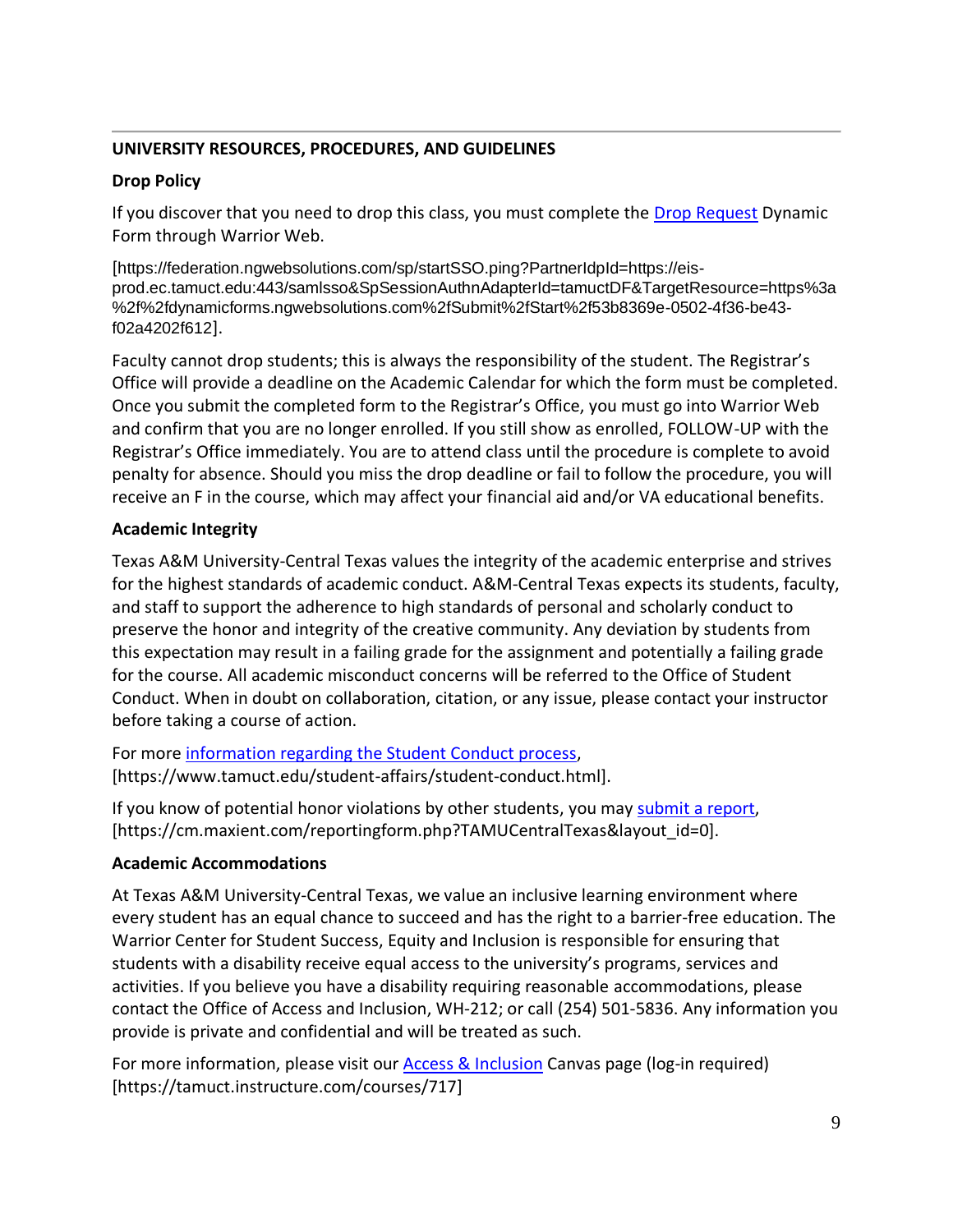## **Important information for Pregnant and/or Parenting Students**

Texas A&M University-Central Texas supports students who are pregnant and/or parenting. In accordance with requirements of Title IX and related guidance from US Department of Education's Office of Civil Rights, the Dean of Student Affairs' Office can assist students who are pregnant and/or parenting in seeking accommodations related to pregnancy and/or parenting. Students should seek out assistance as early in the pregnancy as possible. For more information, please visit [Student Affairs](https://www.tamuct.edu/student-affairs/pregnant-and-parenting-students.html) [https://www.tamuct.edu/student-affairs/pregnantand-parenting-students.html]. Students may also contact the institution's Title IX Coordinator. If you would like to read more about these [requirements and guidelines](http://www2.ed.gov/about/offices/list/ocr/docs/pregnancy.pdf) online, please visit the website [http://www2.ed.gov/about/offices/list/ocr/docs/pregnancy.pdf].

Title IX of the Education Amendments Act of 1972 prohibits discrimination on the basis of sex and gender–including pregnancy, parenting, and all related conditions. A&M-Central Texas is able to provide flexible and individualized reasonable accommodation to pregnant and parenting students. All pregnant and parenting students should contact the Associate Dean in the Division of Student Affairs at (254) 501-5909 to seek out assistance. Students may also contact the University's Title IX Coordinator.

## **Tutoring**

Tutoring is available to all A&M-Central Texas students, both virtually and in-person. Student success coaching is available online upon request.

If you have a question, are interested in becoming a tutor, or in need of success coaching contact the Warrior Center for Student Success, Equity and Inclusion at (254) 501-5836, visit the Warrior Center at 212 Warrior Hall, or by emailing [WarriorCenter@tamuct.edu.](mailto:WarriorCenter@tamuct.edu)

To schedule tutoring sessions and view tutor availability, please visit Tutor [Matching](https://tutormatchingservice.com/TAMUCT) [Services](https://tutormatchingservice.com/TAMUCT) [https://tutormatchingservice.com/TAMUCT] or visit the Tutoring Center in 111 Warrior Hall.

Chat live with a remote tutor 24/7 for almost any subject from on your computer! Tutor.com is an online tutoring platform that enables A&M-Central Texas students to log in and receive online tutoring support at no additional cost. This tool provides tutoring in over 40 subject areas except writing support. Access Tutor.com through Canvas.

## **University Writing Center**

Located in Warrior Hall 416, the University Writing Center (UWC) at Texas A&M University– Central Texas (A&M–Central Texas) is a free service open to all A&M–Central Texas students. For the Summer 2022 semester, the hours of operation are from 10:00 a.m.-4:00 p.m. Monday thru Thursday in Warrior Hall 416 (with online tutoring available every hour as well) with satellite hours available online only Monday thru Thursday from 6:00-9:00 p.m. and most Saturdays from 12:00-3:00 p.m.

Tutors are prepared to help writers of all levels and abilities at any stage of the writing process. While tutors will not write, edit, or grade papers, they will assist students in developing more effective composing practices. By providing a practice audience for students' ideas and writing,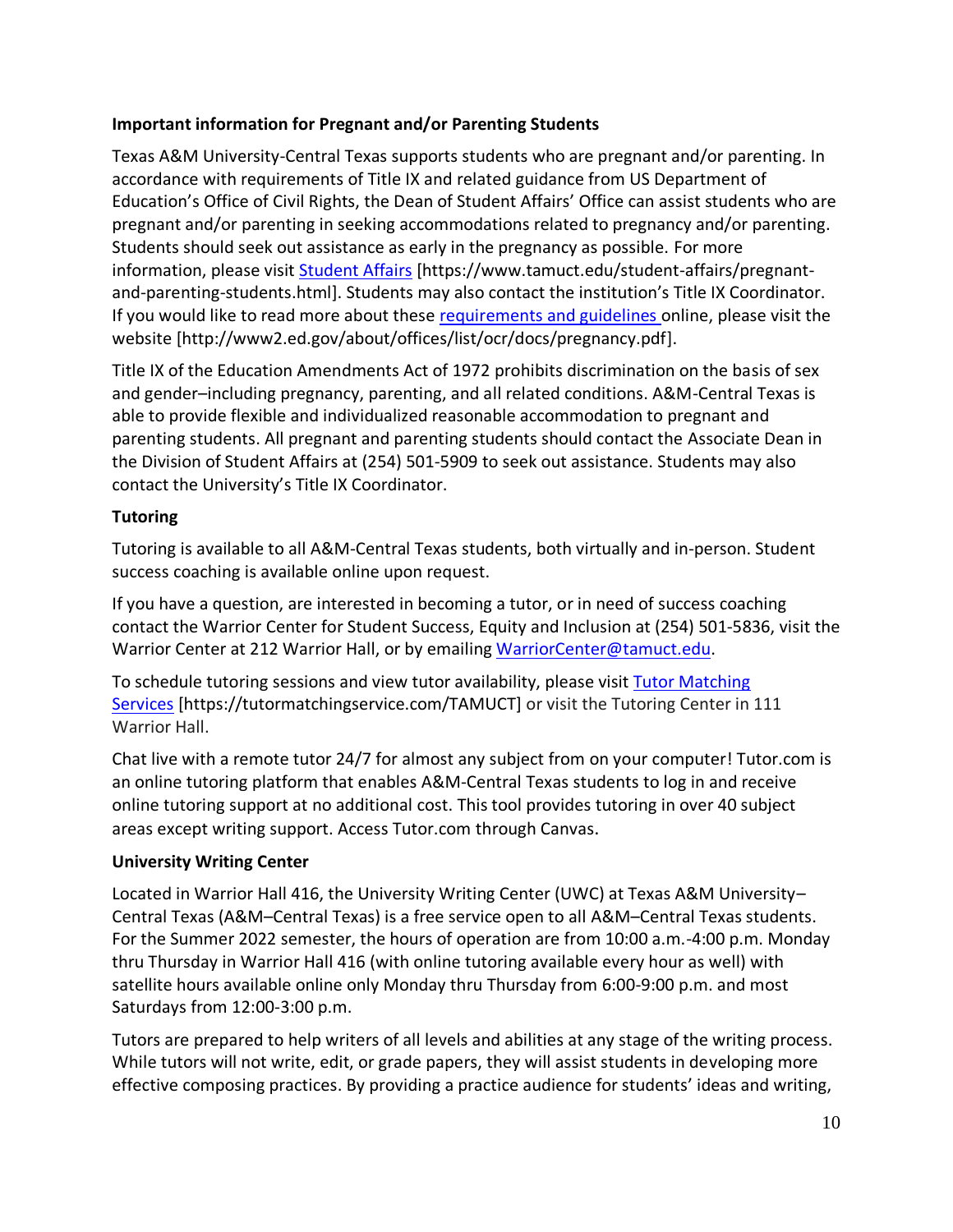our tutors highlight the ways in which they read and interpret students' texts, offering guidance and support throughout the various stages of the writing process. In addition, students may work independently in the UWC by checking out a laptop that runs the Microsoft Office suite and connects to WIFI, or by consulting our resources on writing, including all of the relevant style guides. Whether you need help brainstorming ideas, organizing an essay, proofreading, understanding proper citation practices, or just want a quiet place to work, the UWC is here to help!

Students may arrange a one-to-one session with a trained and experienced writing tutor by making an appointment via [WCOnline](https://tamuct.mywconline.com/) at [https://tamuct.mywconline.com/]. In addition, you can email Dr. Bruce Bowles Jr. at bruce.bowles@tamuct.edu if you have any questions about the UWC, need any assistance with scheduling, or would like to schedule a recurring appointment with your favorite tutor.

## **University Library**

The University Library provides many services in support of research across campus and at a distance. We offer over 200 electronic databases containing approximately 400,000 eBooks and 82,000 journals, in addition to the 96,000 items in our print collection, which can be mailed to students who live more than 50 miles from campus. Research guides for each subject taught at A&M-Central Texas are available through our website to help students navigate these resources. On campus, the library offers technology including cameras, laptops, microphones, webcams, and digital sound recorders.

Research assistance from a librarian is also available 24 hours a day through our online chat service, and at the reference desk when the library is open. Research sessions can be scheduled for more comprehensive assistance, and may take place virtually through WebEx, Microsoft Teams or in-person at the library. Schedule an [appointment](https://nam04.safelinks.protection.outlook.com/?url=https%3A%2F%2Ftamuct.libcal.com%2Fappointments%2F%3Fg%3D6956&data=04%7C01%7Clisa.bunkowski%40tamuct.edu%7Cde2c07d9f5804f09518008d9ab7ba6ff%7C9eed4e3000f744849ff193ad8005acec%7C0%7C0%7C637729369835011558%7CUnknown%7CTWFpbGZsb3d8eyJWIjoiMC4wLjAwMDAiLCJQIjoiV2luMzIiLCJBTiI6Ik1haWwiLCJXVCI6Mn0%3D%7C3000&sdata=KhtjgRSAw9aq%2FoBsB6wyu8b7PSuGN5EGPypzr3Ty2No%3D&reserved=0)

[here](https://nam04.safelinks.protection.outlook.com/?url=https%3A%2F%2Ftamuct.libcal.com%2Fappointments%2F%3Fg%3D6956&data=04%7C01%7Clisa.bunkowski%40tamuct.edu%7Cde2c07d9f5804f09518008d9ab7ba6ff%7C9eed4e3000f744849ff193ad8005acec%7C0%7C0%7C637729369835011558%7CUnknown%7CTWFpbGZsb3d8eyJWIjoiMC4wLjAwMDAiLCJQIjoiV2luMzIiLCJBTiI6Ik1haWwiLCJXVCI6Mn0%3D%7C3000&sdata=KhtjgRSAw9aq%2FoBsB6wyu8b7PSuGN5EGPypzr3Ty2No%3D&reserved=0) [https://tamuct.libcal.com/appointments/?g=6956]. Assistance may cover many topics, including how to find articles in peer-reviewed journals, how to cite resources, and how to piece together research for written assignments.

Our 27,000-square-foot facility on the A&M-Central Texas main campus includes student lounges, private study rooms, group work spaces, computer labs, family areas suitable for all ages, and many other features. Services such as interlibrary loan, TexShare, binding, and laminating are available. The library frequently offers workshops, tours, readings, and other events. For more information, please visit our Library [website](https://nam04.safelinks.protection.outlook.com/?url=https%3A%2F%2Ftamuct.libguides.com%2Findex&data=04%7C01%7Clisa.bunkowski%40tamuct.edu%7C7d8489e8839a4915335f08d916f067f2%7C9eed4e3000f744849ff193ad8005acec%7C0%7C0%7C637566044056484222%7CUnknown%7CTWFpbGZsb3d8eyJWIjoiMC4wLjAwMDAiLCJQIjoiV2luMzIiLCJBTiI6Ik1haWwiLCJXVCI6Mn0%3D%7C1000&sdata=2R755V6rcIyedGrd4Os5rkgn1PvhHKU3kUV1vBKiHFo%3D&reserved=0)

[http://tamuct.libguides.com/index].

## **OPTIONAL POLICY STATEMENTS**

## **A Note about Sexual Violence at A&M-Central Texas**

Sexual violence is a serious safety, social justice, and public health issue. The university offers support for anyone struggling with these issues. University faculty are mandated reporters, so if someone discloses that they were sexually assaulted (or a victim of Domestic/Dating Violence or Stalking) while a student at TAMUCT, faculty members are required to inform the Title IX Office. If you want to discuss any of these issues confidentially, you can do so through Student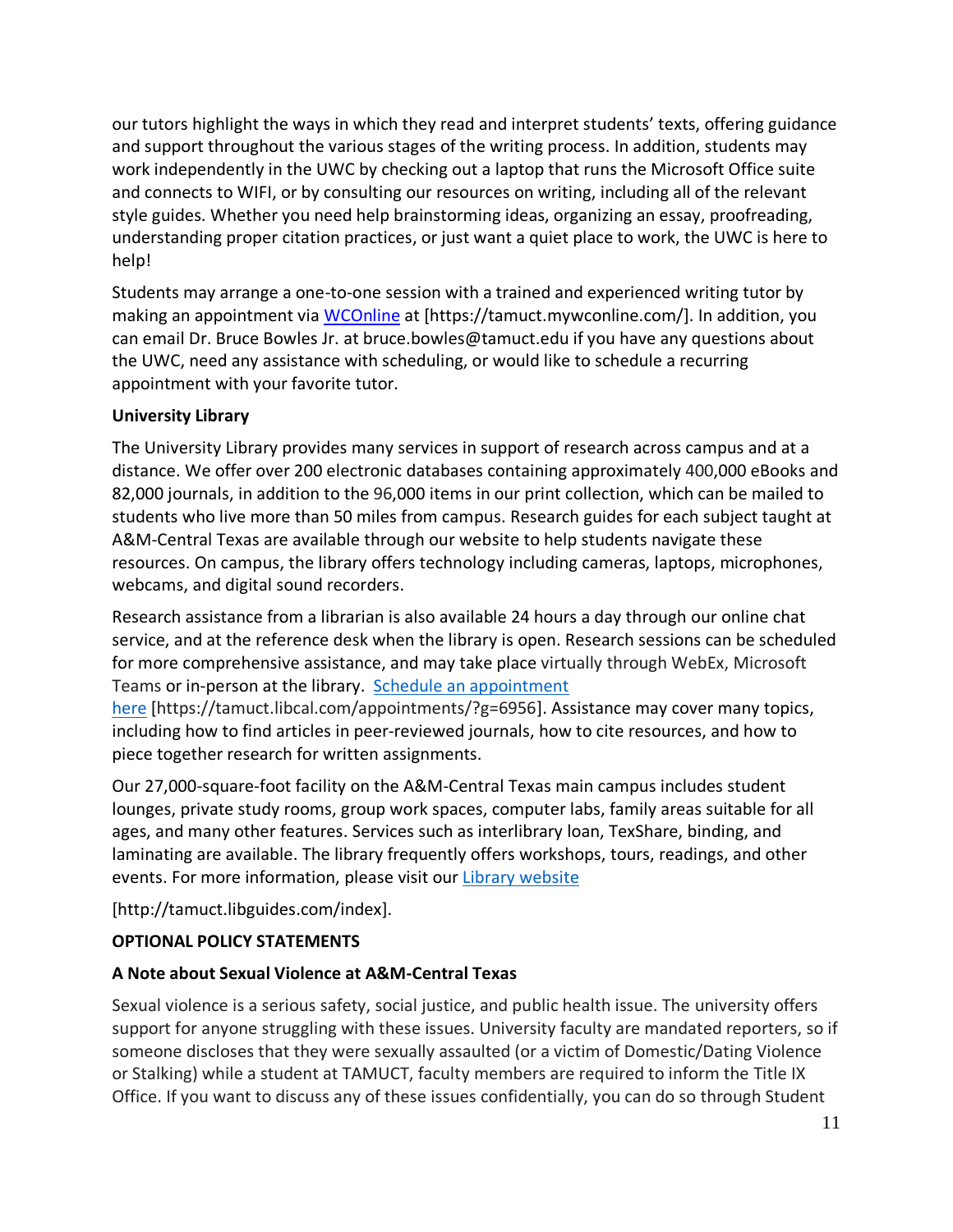Wellness and Counseling (254-501-5955) located on the second floor of Warrior Hall (207L).

Sexual violence can occur on our campus because predators often feel emboldened, and victims often feel silenced or shamed. It is incumbent on ALL of us to find ways to actively create environments that tell predators we don't agree with their behaviors and tell survivors we will support them. Your actions matter. Don't be a bystander; be an agent of change. For additional information on campus policy and resources visit the [Title IX webpage](https://www.tamuct.edu/compliance/titleix.html) [\[https://www.tamuct.edu/compliance/titleix.html\]](https://www.tamuct.edu/compliance/titleix.html).

## **Behavioral Intervention**

Texas A&M University-Central Texas cares about the safety, health, and well-being of its students, faculty, staff, and community. If you are aware of individuals for whom you have a concern, please make a referral to the Behavioral Intervention Team. Referring your concern shows you care. You can complete the [referral](https://cm.maxient.com/reportingform.php?TAMUCentralTexas&layout_id=2) online

[https://cm.maxient.com/reportingform.php?TAMUCentralTexas&layout\_id=2].

Anonymous referrals are accepted. Please see the [Behavioral Intervention Team](https://www.tamuct.edu/bit) website for more information [https://www.tamuct.edu/bit]. If a person's behavior poses an imminent threat to you or another, contact 911 or A&M-Central Texas University Police at 254-501-5805.

## **OTHER POLICIES**

Policies related to absence, grading, etc.

You are responsible for all class material presented during an absence.

- Homework's must be submitted through Canvas and due on the mid night (11:59 PM) of specified due date/time. No email submissions will be accepted except under unforeseen circumstances.
- Late penalties will be applied to items submitted after due dates. Refer to late submission policy for individual homework's and case study. Late submissions are not allowed under any circumstances for individual research paper.
- The quizzes will be available for 60 hours on Canvas as explained above (although you will get only a limited time to take the quizzes) and multiple attempts will not be allowed under any circumstances for any of the exams. Also, you will not be able to review your answers or change them once you submit or move on to the next question(s).
- Plagiarism check will be carried out using plagiarism check software built into Canvas available from university. Homework assignments with more than 30% plagiarized material will receive no grade or zero. Rephrasing and citing sources properly or quoting with proper citations are important here.